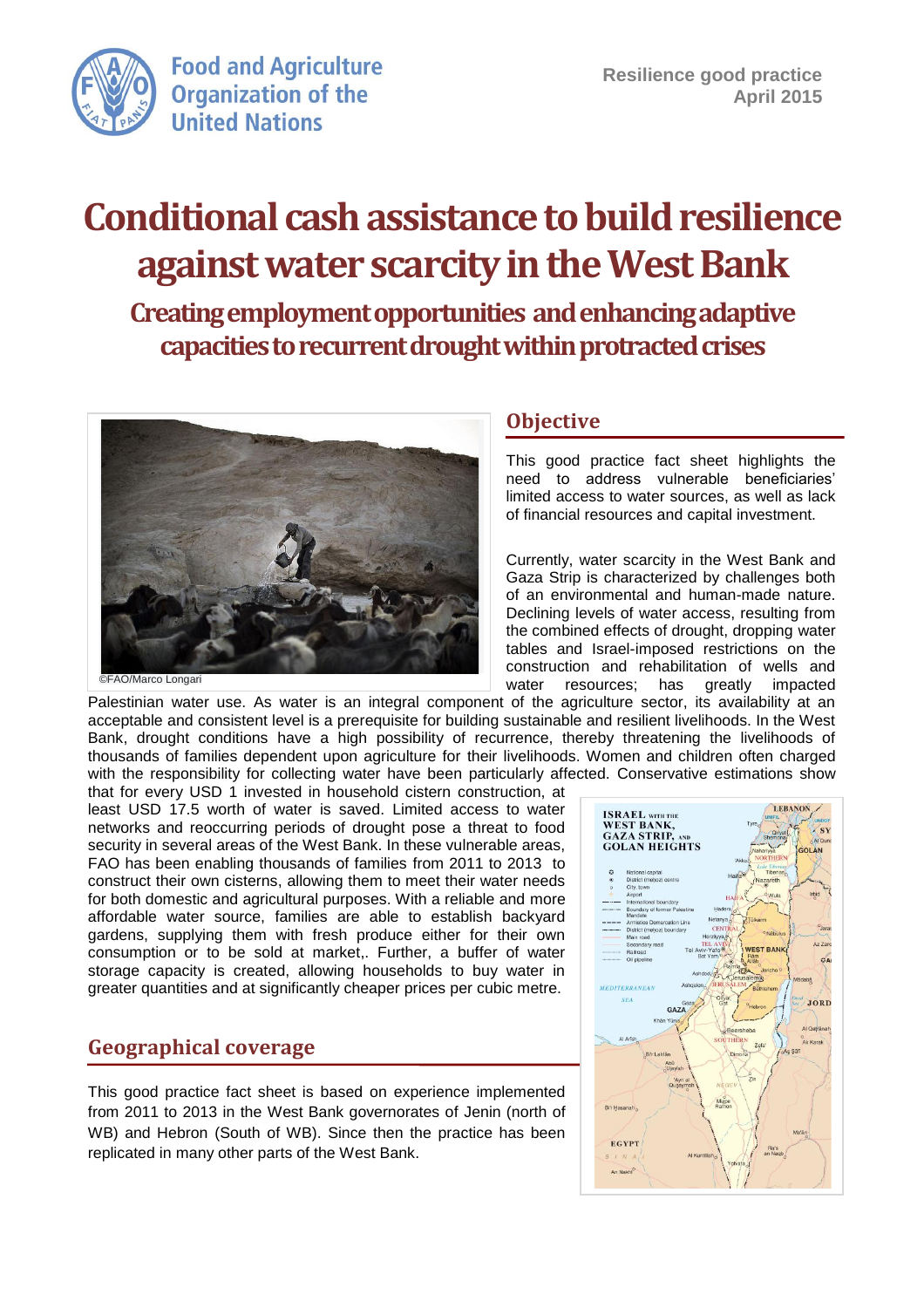### **Introduction**

Drought-like conditions coupled with chronic water shortages due to restricted access of Palestinians to their water resources has been threatening the livelihoods of thousands of poor farming families in the West Bank, especially those dependent on rain-fed crops and livestock as an indispensable supplementary source for their income and food security. As a result, herders and farmers have been utilizing negative coping mechanisms such as selling productive assets to deal with their growing marginalization. This further erodes their ability to provide for themselves in the long term, making them even more vulnerable.

Under this practice, the following problems are addressed: limited access to water resources and poor resource management; erratic and reduced rainfall; and lack of financial resources and capital investment.

As such, there is a need for a comprehensive response to water scarcity and diminished local food production stemming from declining access to water in the West Bank over the last decade. Supplementary irrigation for crops during critical periods of the year has been essential in helping farmers to sustainably alleviate this downturn in productivity. When household water cisterns are used, a buffer of water storage capacity is created, allowing households to buy water in greater quantities and at cheaper prices per cubic metre.

Given the West Bank's geography and topography, rainwater harvesting and storage through the construction of cisterns offered the most feasible and cost-effective way to ensure availability of and access to water. Whereas before water was bought from trucks at high prices, or hand-carried by women over long distances, an affordable water source close to the community frees financial resources, and time – of women in particular – for productive activities.

The practice's objective was to protect and improve the livelihoods and food security of poor rural families by sustainably improving the availability and management of water for agricultural and domestic purposes in rural areas of the West Bank and by creating jobs and enhancing income-generating opportunities for both men and women.

To address this limited access to water sources and lack of financial resources and capital investment, the temporary jobs were created for beneficiaries targeted under this practice across multiple projects, but also skilled and unskilled rural labourers. Under the practice FAO has disbursed millions of dollars in cash to thousands of beneficiaries for the construction of thousands of completed cisterns, built in accordance with required technical specifications. During the cistern construction process, each worker averaged 15 working days.

The philosophy behind this practice is that during any infrastructure construction project of this scale, a substantial amount of money is going to be spent on contractors, inputs and labour; so why not divert these resources into the very communities which are being served.

Though this may not be an "emergency" context in the traditional sense, these households are subjected to various shocks as mentioned above. Cash assistance is able to provide access to water at reduced prices, thus improving their level of food security and resilience in the face of hardship, while simultaneously providing decent work. Further, when household cisterns are used, a buffer of water storage capacity is created not only through harvesting rain water but also by allowing beneficiaries to buy water in greater quantities and at cheaper prices per cubic meter  $(m^3)$ .

# **Stakeholders and partners**

The European Union was the donor funding the USD 2 million project from which this practice occurred. FAO managed the project in consultation with the Palestinian Ministry of Agriculture's (MoA) technical unit, which was consulted to identify the scope, modalities and geographic areas of the project. Local Palestinian NGO partners were contracted to carry out necessary trainings.

The beneficiaries of the good practice are poor and vulnerable rural families (small- and medium-scale farmers and small- and medium-scale herders) that rely completely or partially on agriculture and livestock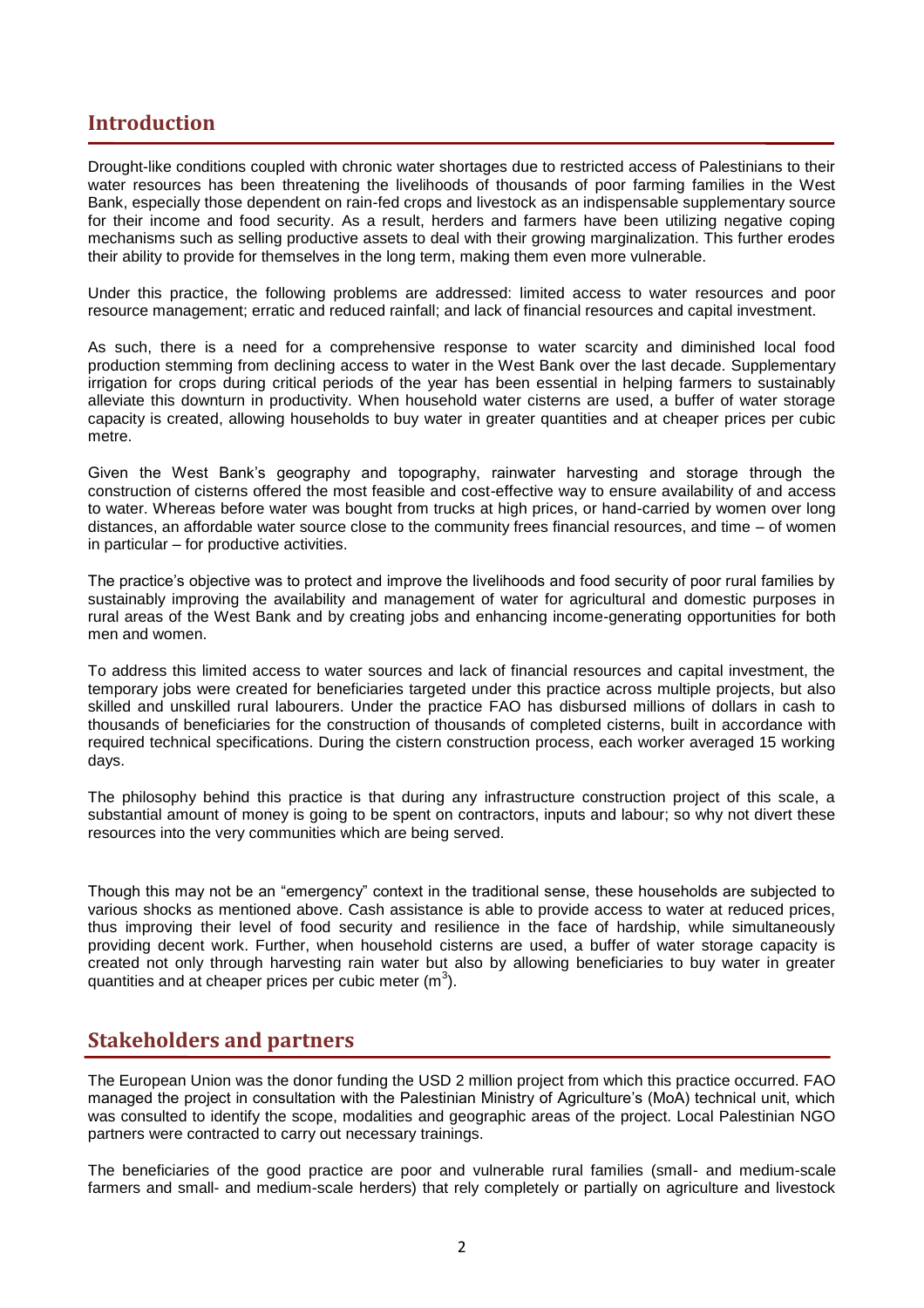production for their own food security and livelihoods. Vulnerable farming families in the targeted areas were selected based on: poverty level; access to water; family farm self-employment; family's main bread winner; agricultural practices and knowledge; and readiness to commit to the project. Priority was given to destitute families, poor farmers, people who were noticeably disabled or unemployed, female-headed households and casual workers. Households headed by women account for roughly 32 percent of total beneficiaries. Many of these households were selected due to their vulnerable status (i.e. suffering from severe poverty, divorced, widowed or with disabled family member).

Gender issues were taken into account in livelihood assessment, analysis and response. As women and men contribute to the sustainability of their households in specific ways, their coping mechanisms are also different. Women in the West Bank and Gaza Strip play a prominent role in agriculture; depending on the nature of agricultural activity, up to 80 percent of agricultural work is done by women in addition to their household duties. Women also contribute largely to the economy through paid employment in agriculture and the industry.. However, men are usually considered heads of households and main decision-makers over family finances.

# **Methodological approach**

An alternative water source is the top priority of vulnerable farming and herding families in the West Bank and Gaza to mitigate the constraints mentioned in above sections. This practice originates in a project which was defined in full alignment with the Agriculture Sector Strategy 2011-2013, that foresaw the building of 10 000 water harvesting cisterns as one of the national priorities for building household and community resilience to water shortages and also as a country adaptation modality to global climate change. This practice responds to the findings of the needs analysis frameworks of food security and agriculture sectors; and builds on the lessons learned from previous initiatives and projects implemented by FAO and other partners in the WBGS.

The delivery approach of "Conditional Cash Assistance to Build Resilience against Water Scarcity " was designed to maximize the use of local capacities and job creation within the targeted communities and contributes to the level of positive spill-over effects on the income and job creation within local economies. The beneficiaries of the infrastructure assistance were required to contribute to the works, ensuring a high level of commitment.

Compared to traditional tendering using construction companies, the methodology of "Conditional Cash Assistance" proved to be very efficient in terms of costs and timely delivery. This is especially clear, since there are no specialized contracting companies in the WBGS who are capable of implementing such large-scale interventions across extremely remote areas with a wide geographic distribution. In this manner, a decentralized model had to be employed.

**The implementation process is as follows:** An **announcement** on the project is made in the affected community via the municipality, local media and religious institutions, over the course of one week. These announcements contain information about the project including its location, methods and selection criteria for beneficiaries. The following week **applications are submitted** to the Ministry of Agriculture or a local NGO partner who is aiding implementation in the field. The information from these **applications is then entered into a database** daily during the application submission period. After the week-long application submission period, a **two-week long data analysis** is carried out which results in a baseline survey report, **giving an accurate depiction of existing economic and food security levels** prior to project implementation in the community.

**Primary beneficiary selection** is started in tandem with the data analysis to not waste time, and within two weeks, of beneficiary selection, verification is conducted along with final beneficiary selection. Specific attention was given for targeting women-headed households.

After beneficiaries have been selected, the **work site is verified** and an agreement and **commitment is signed** by them according to if they are rehabilitating or constructing a cistern. Excavation is then started if the **cistern is being built – or cleaning/repairing** is begun if the cistern is being rehabilitated. After excavation or cleaning/repairing is completed, the beneficiary is to inform the site engineer within one week in order to receive payment. **Payment is split into two parts in order to ensure completion** of all work and to facilitate the technical verifications which any infrastructure project such as this must be subjected to. For this first phase of work, the site engineer must certify that the work done is up to **standards**. After verification, FAO processes the check to be issued within 20 days to the beneficiary.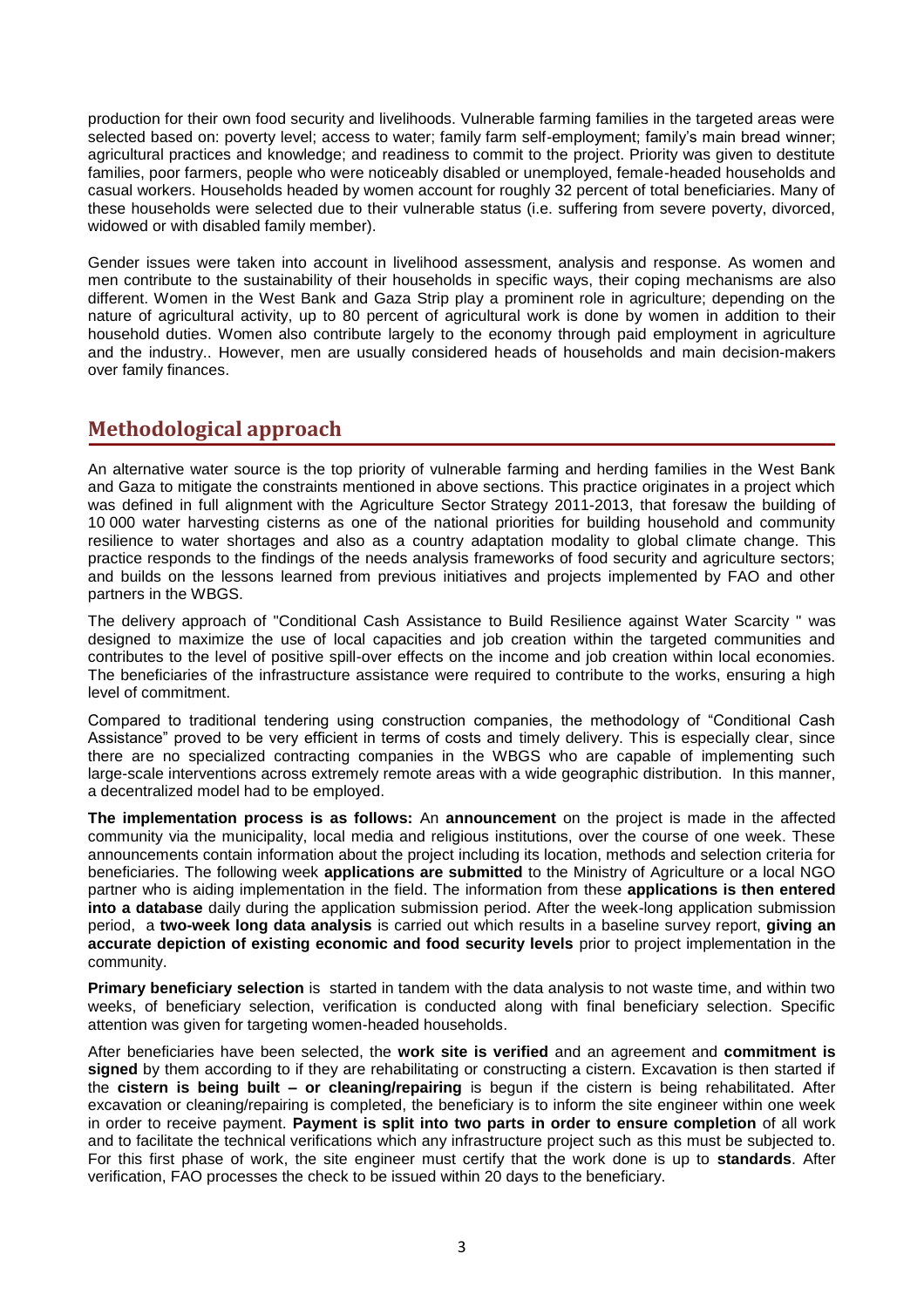For newly constructed cisterns, the plastering/finishing of the structure is then carried out by the beneficiary, and the site engineer is informed so he can verify the work. After verification, the **Completion of Work certificate** is issued along with the **final payment**. It is worth mentioning that the Completion of work Certificate is only signed after verification by the Cistern Inspection Committee which consists of representatives from the Palestinian Ministry of Agriculture, FAO, beneficiaries themselves and other local NGOs/CBOs.

The project also carried out tailored **trainings and technical support** for the targeted beneficiaries on good agricultural practices including integrated crop management, water management and water use optimization

in irrigation. Beneficiaries were also trained on how to clean and repair their constructed/rehabilitated cisterns.

# **Validation**

The process of community and beneficiary selection was conducted in close cooperation with the local village councils (VC), local NGOs and the MoA. The targeted localities were selected based on clear and transparent criteria that are both social and technical. The criteria on the socioeconomic vulnerability of people include family income and whether it is a female-headed household, to name a few. The technical criteria include the availability of supplies and suitability of the family's location and assets. The VCs played an important role in the validation of



©FAO/WB and Gaza team

applications, which inter-alia, assessed different socio-economic criteria. Local engineers conducted field visits to all locations to assess the feasibility and later on to verify that the technical requirements were respected.

The beneficiaries are required to make a contribution to the project, which amounted to about 40% of the estimated cost and was provided in-kind with unskilled labor. Following a two-step administrative and financial verification system outlined above, the beneficiaries were paid for the remainder of the cost. This yielded an overall higher capacity potential for rainwater collection.

The overwhelming response during the beneficiary selection process, resulting in additional beneficiaries proved that the needs were correctly assessed and the activity targeted them correctly. After the work was performed and the cisterns established/rehabilitated, beneficiaries gave an overwhelmingly positive response.

An analysis of sex-disaggregated data validated the process from a gender perspective. In terms of mainstreaming gender considerations throughout all project activities, with women-headed households composing roughly 32 percent of total project beneficiaries directly targeted. Many of these households were selected due to their status as special cases (i.e. suffering from severe poverty, divorced, widowed or with disabled family members, etc.)

# **Impact**

For beneficiaries, the impact of this practice is twofold, as they gain a sustainable water/source and storage area, and also 15 days of decent work. Further, the impact has follow-on economic benefits of the practice are also clear for related contractors or suppliers whose inputs are needed to construct cisterns such as cement and steel companies. In many cases, the beneficiaries themselves were able to work on their own cisterns.

The constructed and/or rehabilitated cisterns are considerably durable and, if maintained properly, are expected to have a roughly 50 year lifespan. Annual maintenance requirements are limited, as each cistern only requires cleaning once a year followed by minor additional plastering when needed. In general, annual cistern repair or cleaning will not take more than four hours when performed by one person, or two hours when performed by two people. Repair costs are low (roughly USD 20–30 per year).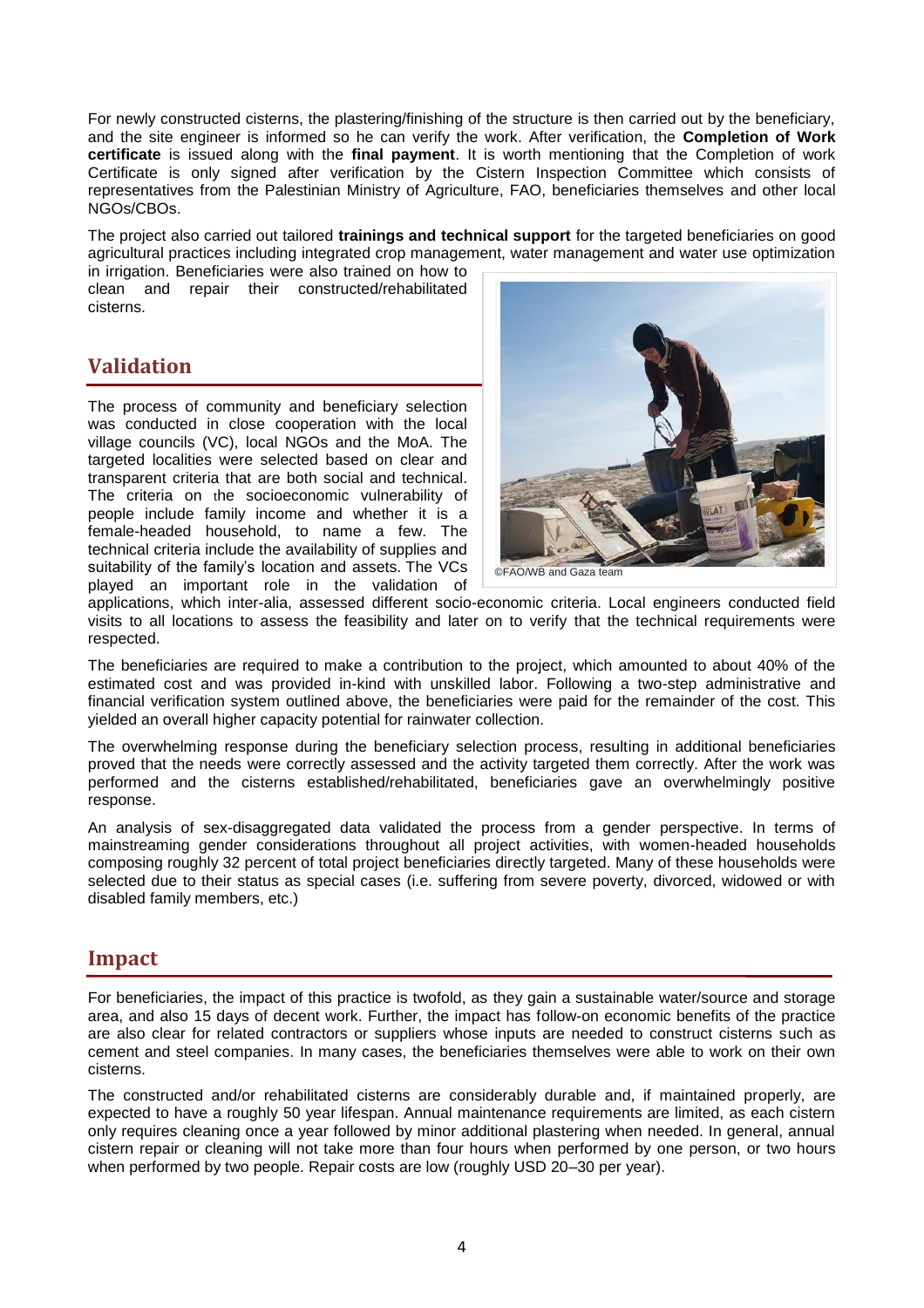Each beneficiary family saves roughly USD 200 every month (USD 2 400 annually) on water costs, through rainwater harvesting.

Whereas men formed the main part of the beneficiaries of the cash transfers, women benefited by having a more secure and affordable access to water from rainwater harvesting, for both domestic use as well as to enable the setting up backyard gardens. According to a project survey, 80 percent of the work done in the gardens was performed by women, to grow vegetables for sale as well as for home consumption to improve family nutrition.

#### **Innovations and key success factors**

Innovation took on two different aspects here. The first was the modality, and the innovation of it was the creation of decent work and economic revenue in the more general effort of creating a sustainable and costeffective water storage space. This practice is innovative because of its vertically integrated approach, where the beneficiary is responsible for the construction of their own structure, and then using and maintaining it after the project cycle has completed. Further, this promotes personal investment in the project activity.

The design of the cisterns was also an innovative aspect, being able to adjust the techniques of building cisterns. Depending on the soil depth and rock characteristics of the cistern construction sites, engineering supervision was provided to help beneficiaries design their cisterns as either pear-shaped (shallow soil and hard rock) or cube-shaped (deep soil and loose rock). This supervision was mandatory for all rehabilitated and constructed cisterns to ensure that recommended technical specifications were followed. Water harvesting is taken from the roof of the house and also from agricultural land.

Some farmers even used the cisterns as foundations for expansion of their homes, helping them to enlarge their existing living space.

### **Constraints**

Beneficiaries and the project team faced some difficulties during the construction of the cisterns as some of the physical terrain was unwelcoming (land made of hard rocks which made cistern excavation very expensive and time consuming). However, a solution was found that enabled the team to adhere to the required technical specifications (e.g. constructing cisterns partially above-ground in some sites where bedrock was extremely difficult to excavate due to its density). This was only applicable for a few cisterns.

Based on the traditional gender roles, men are considered as the main decision-makers within the households, which hindered the participation of women in the trainings, particularly in the more conservative areas. To overcome this socio-cultural obstacle, FAO successfully organized training sessions specific for women.

#### **Lessons learned**

More in depth beneficiary selection should be taken into account in other communities where this practice is enacted, since economic context has changed in various ways over the years there (losing work in Israel, etc.). These beneficiaries may have some of the trappings of a higher income group (stone houses, etc.) but they do not have any money.

Further, during project implementation, it became clear that dynamics within communities differed, with some communities requiring more in-depth explanations of project activities and others noticeably less. Some of the communities were more conservative, and would require more attention to raise awareness on gender issues and women's participation in the activities.

Through the training courses provided by the project, beneficiaries' standard of living improved as they were able to dedicate a greater part of their household budget to other uses due to savings from reduced water costs. Having access to a large storage space enabled beneficiaries to lower their overall water costs by being able to purchase more water at once.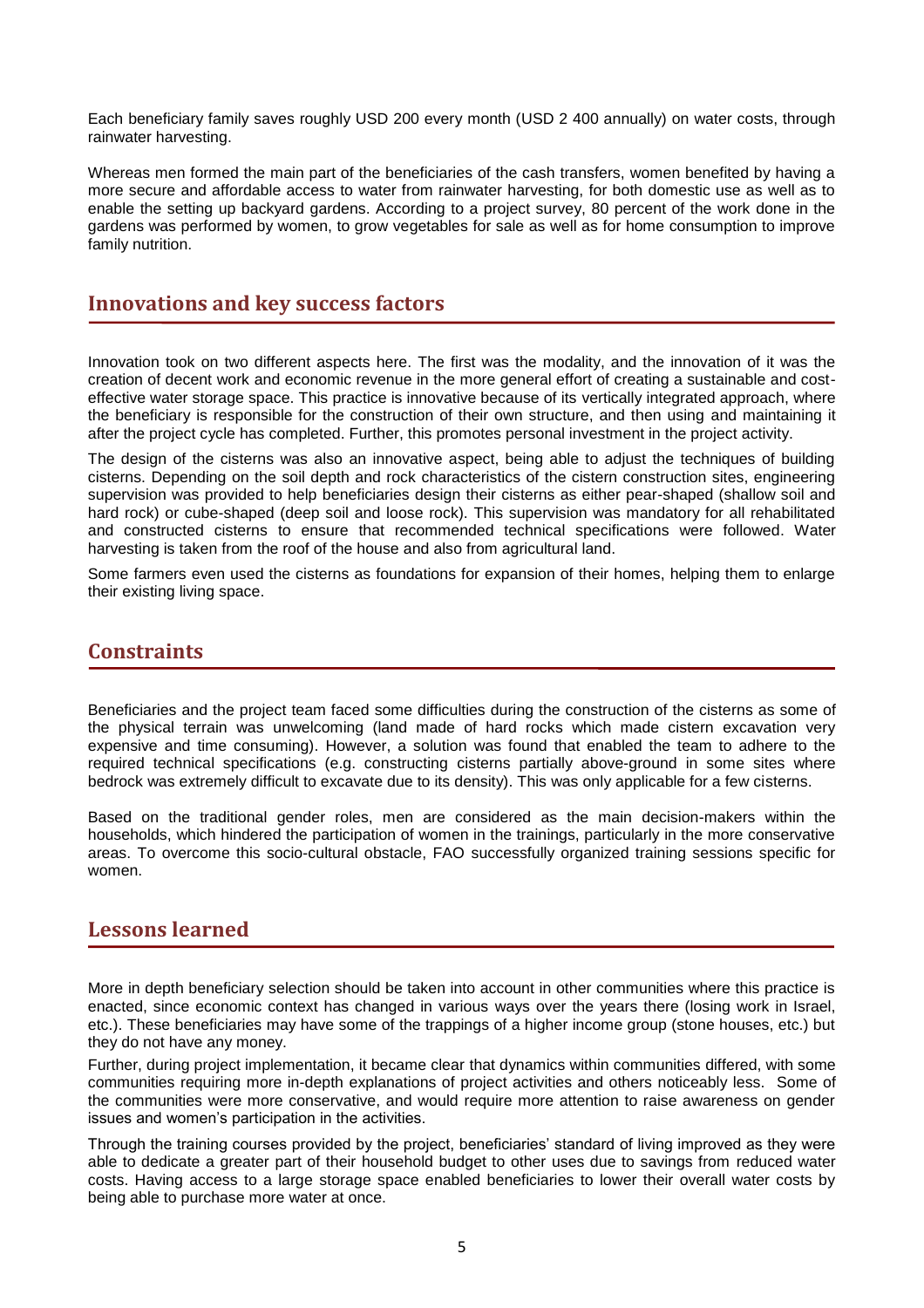In order to enhance gender awareness and improve gender balance, the project team endeavored to prioritize women in activities as much as possible, mainly through directly targeting women-headed households. It would be also important to assess what measures should be in place in order to ensure women in households headed by men fully benefit from the activities, particularly as financial decisions in these families tend to be made by men. In future programmes it would also be important to assess the potential to involve women closely in the management and decision-making structures over the use of the cisterns managed by the community, to ensure women have an equitable say on the siting of the cisterns, payments, and other related arrangements.

## **Sustainability**

The project's impact exceeded the planned targets. Availability of and access to water improved for some of the most vulnerable farmers in the West Bank. The project contributed to an increase in agricultural income, as well as longer-term efforts to boost food security. Furthermore, the project was able to involve diverse stakeholders, including members of local civil society, while the adapted cash assistance approach injected cash into the local economy.

Through the training courses, beneficiaries' standard of living improved as they were able to dedicate a greater part of their household budget to other uses due to savings from reduced water costs. Having access to a large storage space enabled beneficiaries to lower their overall water costs by being able to purchase more water at once.

Extension services from the Ministry of Agriculture or local NGO partners for follow up in the field with household visits are also a good practice to enhance sustainability.

The constructed and rehabilitated cisterns are durable and can last an average of 50 years with annual maintenance. Annual cistern repairing or cleaning takes only four hours when performed by one person and two hours when performed by two people. The project has injected new techniques and skills within the targeted communities through the delivery of intensive trainings. These techniques, which are sustainable in nature, will help the targeted beneficiaries and their communities to effectively utilize their water resources by rationing and optimizing water use.

From an economic point of view, for every USD 1 invested in household cistern construction, at least USD 15.6 worth of water is saved. The total cost of this investment is recovered in 3.2 years. The beneficiary's own in-kind contribution to the construction is recovered in less than a year. Savings on water cost per annum reaches to a net average of USD 1 300, freeing a significant amount of fundsto meet other household needs (healthcare, education, food, etc.) or to allow the household to save for future investments. Over the roughly 50 year lifespan of the cistern, it collects and makes available a total of USD 57 000 worth of water for both farming and domestic use.

Environmentally, in addition to collecting runoff rainwater for productive purposes, water harvesting is a productive form of conserving both soil and water.

# **Replicability and up-scaling**

Building upon the experience of this project, this good practice has been replicated across the West Bank under four projects (2012-2015) funded by Canada and Japan and thousand of beneficiaries have been assisted to restore or establish their productive assets and capacities.

The practice can indeed be scaled up or replicated, given the local presence of water scarcity or lack of management. Rainwater collecting cisterns not only secure water for household consumption and agricultural production, they also provide longer-term, sustainable support to the food security of beneficiaries. In addition, cisterns can provide an essential water reserve in times of emergency and/or breakdown of public water supply systems – particularly during natural disasters or times of conflict.

Moreover the practice can be applied to any activity that requires manual labour.

However, the usefulness of rainwater harvesting cisterns depends upon two things: the frequency and amount of rainfall, and also the ability of its owner to buy large amounts of water at one time in order to save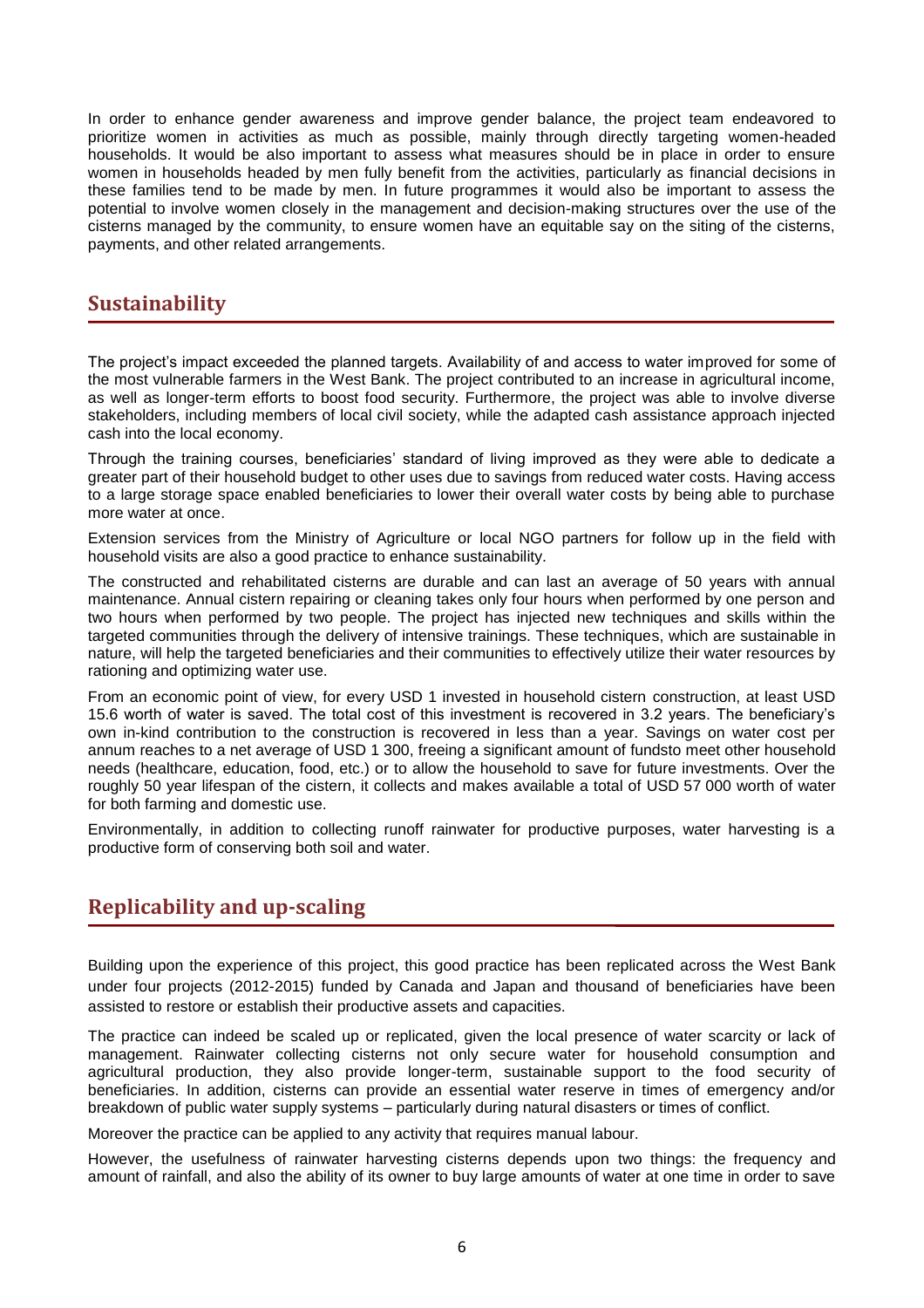money. This being said, it is not a dependable water source during prolonged drought, but could sustain household savings by reducing the cost of tanked water.

In a scaled-up context, community water reservoirs utilize the same (or similar) concepts of large-scale water storage, though it is to be used only for agricultural purposes. FAO has built two community-level reservoirs that play a major role in the management and fair distribution of water for irrigable lands in the northern West Bank. They also give opportunities to ration and optimize water used in irrigation, thus decreasing water costs per cubic metre up to 50 percent and in turn increasing farmers' profits up to 100 percent per unit area.

For example, the insufficient and irregular agricultural water supply in the West Bank village of Tamoun forced farmers to purchase water transported by tractors to fill their individual water storage pools. These high maintenance and operating costs – and reduced productivity due to irregular water supply – made their crop growing activities less profitable. FAO constructed four large water reservoirs, connected to ground water wells. The new "by gravity irrigation scheme" that was introduced to Tamoun's community is used by 80 households in the village, who now pay only half of the price they used to spend on irrigation water. A more reliable water supply has simultaneously increased their fields' productivity, doubling their profit margin.

# **Conclusion**

In conclusion, conditional cash assistance to build resilience against water scarcity is a good practice, carried out on two distinct levels. **In the long-term, it provides vulnerable farmers and herders with a sustainable and badly needed auxiliary source (and storage area) of water for both household and agricultural use. On an individual level, it gives these needy families a chance to gain working days, be paid a decent wage for their work, and also adds an infusion of capital to the local economy through the purchase of supplies or the use of contractors.** Furthermore, this practice has shown that a hands-on approach fosters beneficiary investment in and ownership of the resulting structure. Since they have been so involved with its building from start to finish, they are more likely to maintain the structure and use it.

Mrs Rudaina Dababseh (32, Nuba, Hebron governorate) heads her household since her husband is unable to work from an injury. The cistern has allowed her to cultivate a home garden with vegetables and fruit trees for home consumption and sale at the market:

*Before we had the cistern, I had to haul buckets of water on top of my head and by hand from a well. I didn't have enough water, so my trees were dry and suffering. Thank god we have a cistern now to give our house the water we need, it brought new life to our family. You can even taste the better quality compared to tap water. A cup of tea made with the cistern's water tastes much better than one made with tap water.* 

Mrs Shadia Tarman (28 Nuba, Hebron governorate) also heads her household and used the resulting water from her cistern to increase her income through home gardening:

*We never had a regular supply of water, sometimes we would go a week or more without it. We are not connected to a water network, so we had to buy water from tanker trucks at a high price. Since we built the cistern, things have improved, it helps us meet our needs all year around through summer and winter. Now we can plant what we need in our garden.*